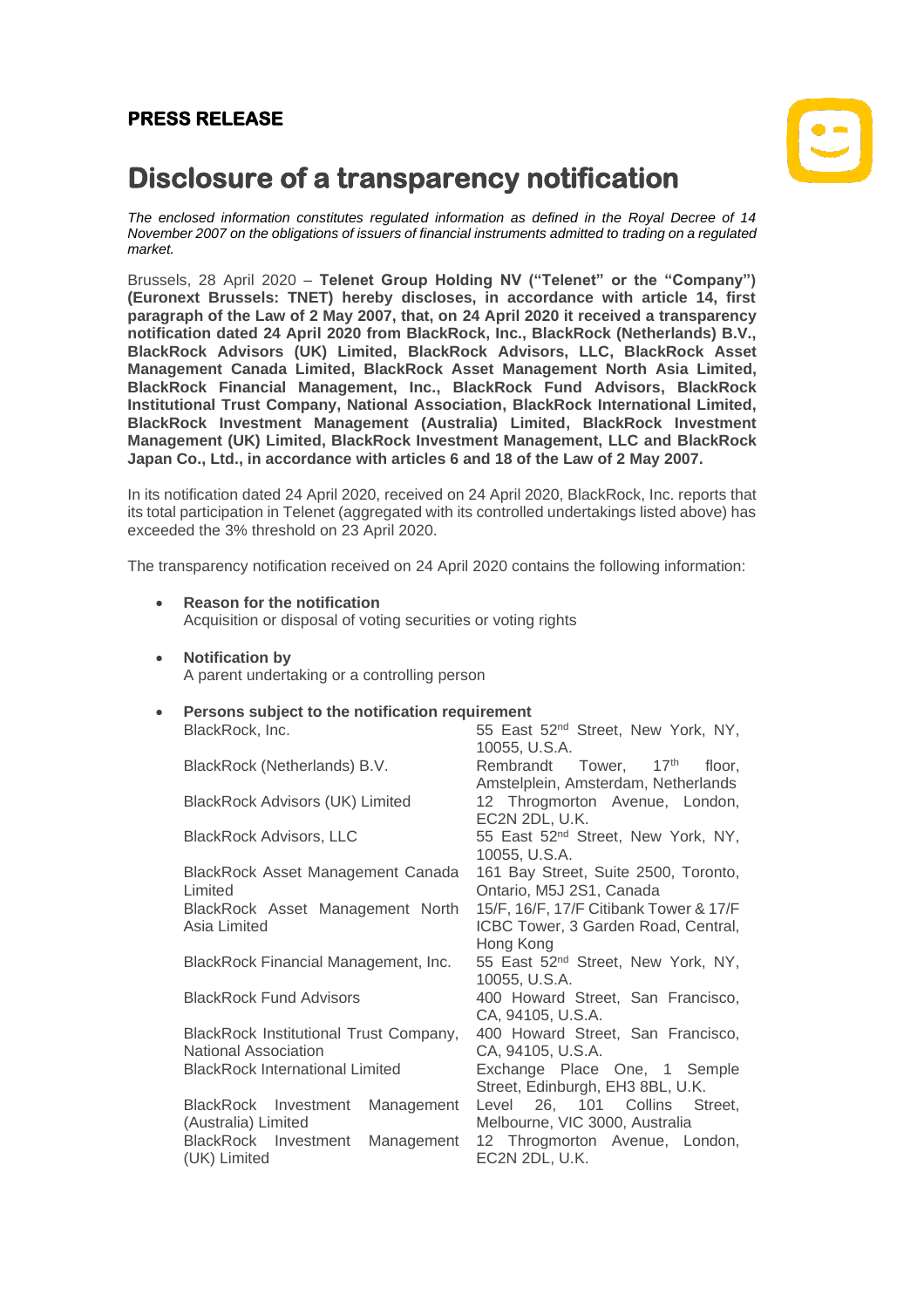BlackRock Investment Management, LLC<br>BlackRock Japan Co., Ltd.

1 University Square Drive, Princeton, NJ, 8540, U.S.A. 1-8-3 Marunouchi Chiyoda-ku, Trust Tower Main, Tokyo, 100-8217, Japan

- **Date on which the threshold is crossed** 23 April 2020
- **Threshold that is crossed** 3%
- **Denominator** 114,656,785
- **Notified details**

| A) | Voting rights                                                            | Previous notification | After the transaction   |                                 |                         |                                    |
|----|--------------------------------------------------------------------------|-----------------------|-------------------------|---------------------------------|-------------------------|------------------------------------|
|    |                                                                          | # voting rights       | # of voting rights      |                                 | % of voting rights      |                                    |
|    | Holders of voting rights                                                 |                       | Linked to<br>securities | Not linked to<br>the securities | Linked to<br>securities | Not linked<br>to the<br>securities |
|    | BlackRock, Inc.                                                          | $\Omega$              | 0                       |                                 | 0.00%                   |                                    |
|    | <b>BlackRock (Netherlands)</b><br>B.V.                                   | 7,574                 | 7,574                   |                                 | 0.01%                   |                                    |
|    | <b>BlackRock (Singapore)</b><br>Limited                                  | 713                   | 0                       |                                 | 0.00%                   |                                    |
|    | <b>BlackRock Advisors (UK)</b><br>Limited                                | 849,333               | 528,596                 |                                 | 0.46%                   |                                    |
|    | <b>BlackRock Advisors, LLC</b>                                           | 19,594                | 19,426                  |                                 | 0.02%                   |                                    |
|    | <b>BlackRock Asset</b><br>Management Canada<br>Limited                   | 33,348                | 34,795                  |                                 | 0.03%                   |                                    |
|    | <b>BlackRock Asset</b><br>Management North Asia<br>Limited               | 109                   | 1,722                   |                                 | 0.00%                   |                                    |
|    | <b>BlackRock Financial</b><br>Management, Inc.                           | 28,058                | 35,504                  |                                 | 0.03%                   |                                    |
|    | <b>BlackRock Fund Advisors</b>                                           | 660,443               | 651,595                 |                                 | 0.57%                   |                                    |
|    | <b>BlackRock Institutional Trust</b><br>Company, National<br>Association | 991,660               | 1,048,235               |                                 | 0.91%                   |                                    |
|    | <b>BlackRock International</b><br>Limited                                | 945                   | 945                     |                                 | 0.00%                   |                                    |
|    | <b>BlackRock Investment</b><br>Management (Australia)<br>Limited         | 20,036                | 20,178                  |                                 | 0.02%                   |                                    |
|    | <b>BlackRock Investment</b><br>Management (UK) Limited                   | 259,606               | 302,744                 |                                 | 0.26%                   |                                    |
|    | <b>BlackRock Investment</b><br>Management, LLC                           | 105,384               | 134,230                 |                                 | 0.12%                   |                                    |
|    | BlackRock Japan Co., Ltd.                                                | 83,573                | 314,700                 |                                 | 0.27%                   |                                    |
|    | Subtotal                                                                 | 3,060,376             | 3,100,244               |                                 | 2.70%                   |                                    |
|    |                                                                          | <b>TOTAL</b>          | 3,100,244               | $\bf{0}$                        | 2.70%                   | $0.00\%$                           |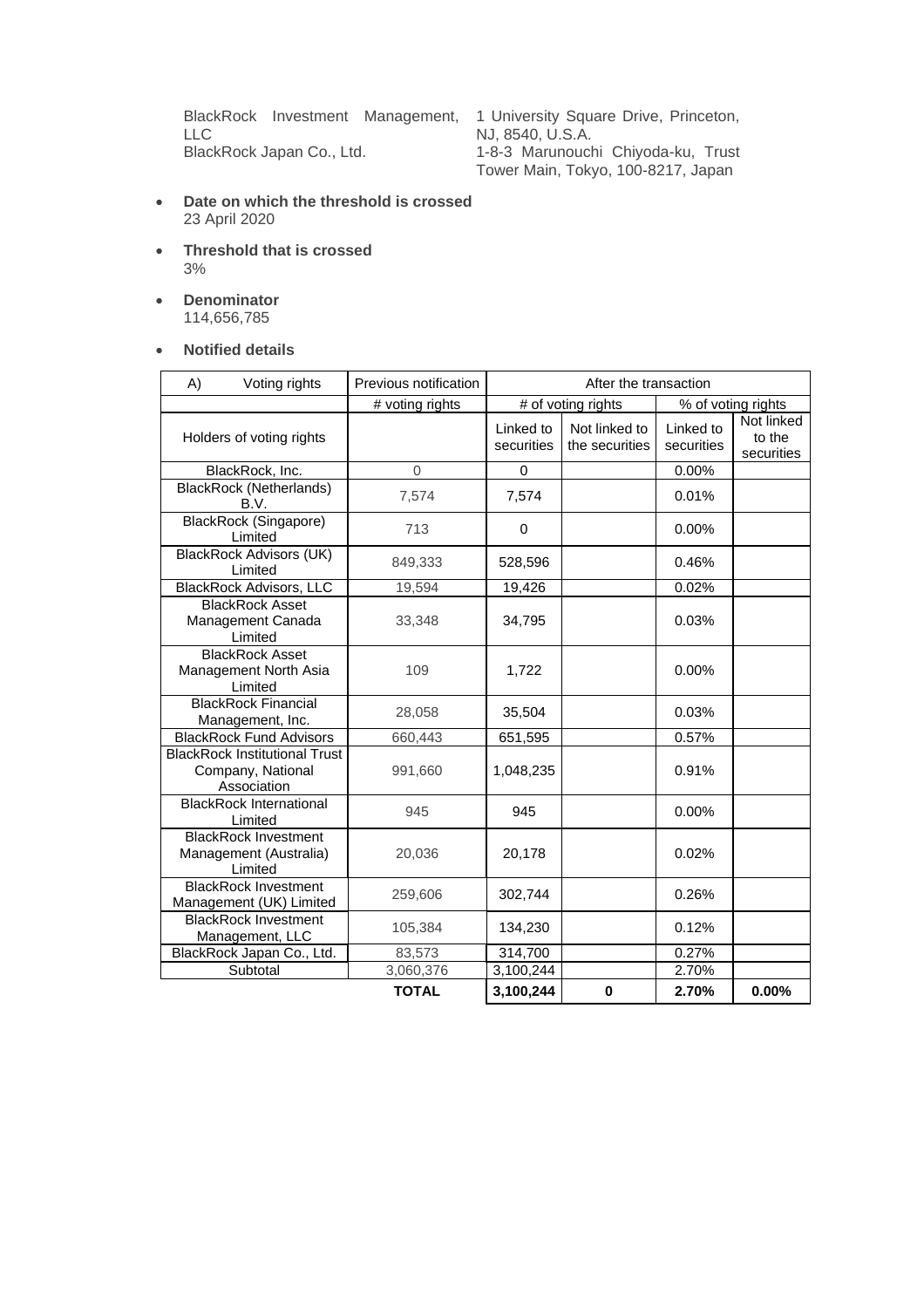| B)<br>Equivalent financial<br>instruments                                | After the transaction             |                    |                               |                                                                                 |                          |            |
|--------------------------------------------------------------------------|-----------------------------------|--------------------|-------------------------------|---------------------------------------------------------------------------------|--------------------------|------------|
| Holders of equivalent<br>financial instruments                           | Type of financial<br>instrument   | Expiration<br>Date | Exercise<br>period or<br>date | # of voting rights that<br>may be acquired if the<br>instrument is<br>exercised | % of<br>voting<br>rights | Settlement |
| <b>BlackRock Advisors, LLC</b>                                           | Contract for<br><b>Difference</b> |                    |                               | 113,638                                                                         | 0.10%                    | cash       |
| <b>BlackRock Financial</b><br>Management, Inc.                           | Contract for<br><b>Difference</b> |                    |                               | 16.134                                                                          | 0.01%                    | cash       |
| <b>BlackRock Institutional Trust</b><br>Company, National<br>Association | Contract for<br><b>Difference</b> |                    |                               | 38,764                                                                          | 0.03%                    | cash       |
| <b>BlackRock Investment</b><br>Management (UK) Limited                   | Contract for<br><b>Difference</b> |                    |                               | 9,456                                                                           | 0.01%                    | cash       |
| <b>BlackRock Investment</b><br>Management, LLC                           | Contract for<br><b>Difference</b> |                    |                               | 195,587                                                                         | 0.17%                    | cash       |
| BlackRock Advisors (UK)<br>Limited                                       | Securities Lent                   |                    |                               | 78,758                                                                          | 0.07%                    | physical   |
|                                                                          | TOTAL                             |                    |                               | 425,337                                                                         | 0.39%                    |            |

| $%$ of<br>TOTAL (A & B)<br># of voting rights<br>voting<br>rights | 3,552,581 | 3.10% |
|-------------------------------------------------------------------|-----------|-------|
|                                                                   |           |       |

### • **Full chain of controlled undertakings through which the holding is effectively held**

BlackRock, Inc. BlackRock Holdco 2, Inc. BlackRock Financial Management, Inc. BlackRock International Holdings, Inc. BR Jersey International Holdings L.P. BlackRock (Singapore) Holdco Pte. Ltd. BlackRock HK Holdco Limited BlackRock Lux Finco S.a.r.l. BlackRock Japan Holdings GK BlackRock Japan Co., Ltd.

BlackRock, Inc. Trident Merger, LLC BlackRock Investment Management, LLC

BlackRock, Inc. BlackRock Holdco 2, Inc. BlackRock Financial Management, Inc. BlackRock International Holdings, Inc. BR Jersey International Holdings L.P. BlackRock Holdco 3, LLC BlackRock Cayman 1 LP BlackRock Cayman West Bay Finco Limited BlackRock Cayman West Bay IV Limited BlackRock Group Limited BlackRock Finance Europe Limited BlackRock Investment Management (UK) Limited

BlackRock, Inc. BlackRock Holdco 2, Inc. BlackRock Financial Management, Inc.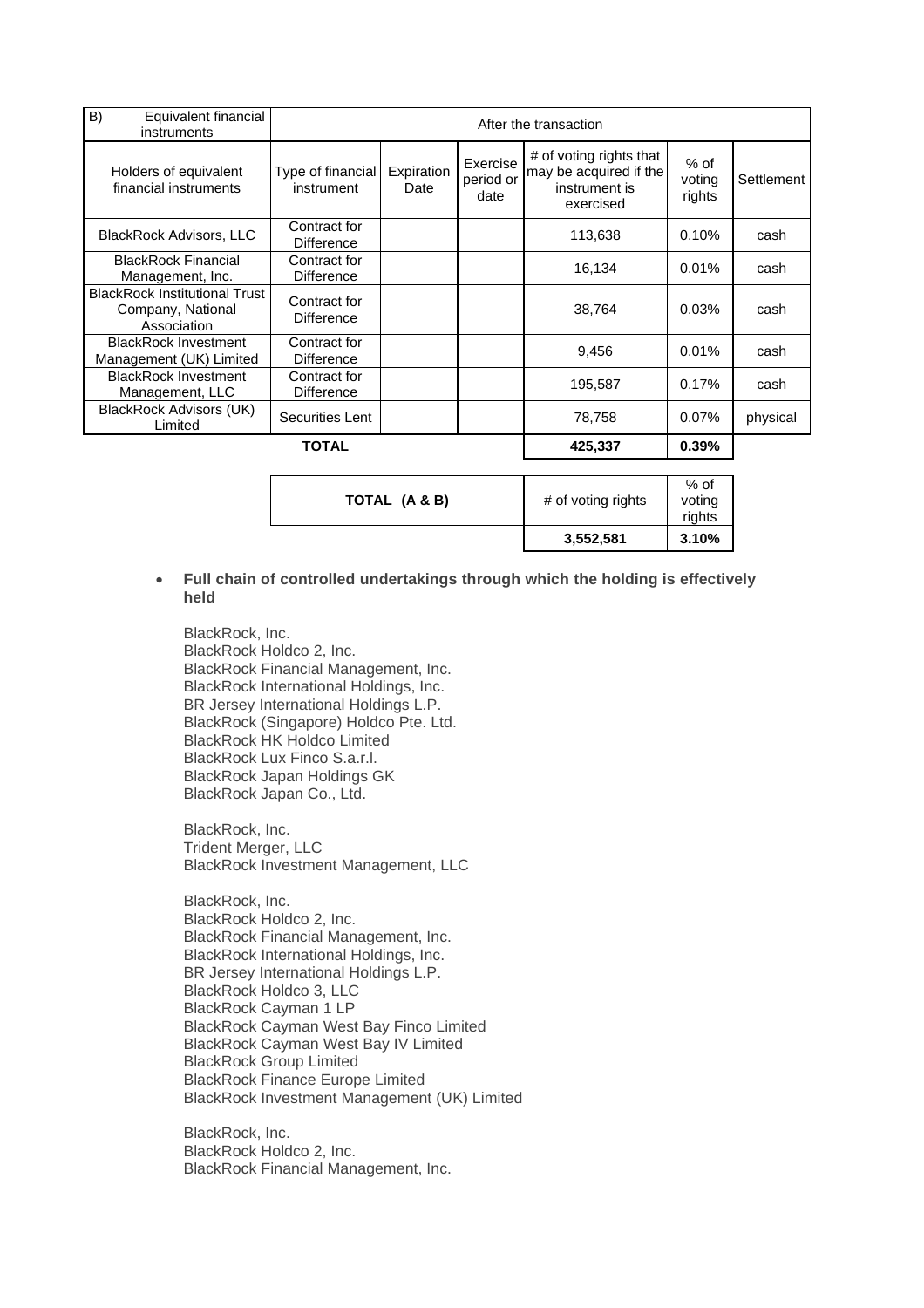BlackRock International Holdings, Inc. BR Jersey International Holdings L.P. BlackRock Australia Holdco Pty. Ltd. BlackRock Investment Management (Australia) Limited

BlackRock, Inc. BlackRock Holdco 2, Inc. BlackRock Financial Management, Inc. BlackRock International Holdings, Inc. BR Jersey International Holdings L.P. BlackRock Holdco 3, LLC BlackRock Cayman 1 LP BlackRock Cayman West Bay Finco Limited BlackRock Cayman West Bay IV Limited BlackRock Group Limited BlackRock International Limited

BlackRock, Inc. BlackRock Holdco 2, Inc. BlackRock Financial Management, Inc. BlackRock Holdco 4, LLC BlackRock Holdco 6, LLC BlackRock Delaware Holdings Inc. BlackRock Institutional Trust Company, National Association

BlackRock, Inc. BlackRock Holdco 2, Inc. BlackRock Financial Management, Inc. BlackRock Holdco 4, LLC BlackRock Holdco 6, LLC BlackRock Delaware Holdings Inc. BlackRock Fund Advisors

BlackRock, Inc. BlackRock Holdco 2, Inc. BlackRock Financial Management, Inc.

BlackRock, Inc. BlackRock Holdco 2, Inc. BlackRock Financial Management, Inc. BlackRock International Holdings, Inc. BR Jersey International Holdings L.P. BlackRock (Singapore) Holdco Pte. Ltd. BlackRock HK Holdco Limited BlackRock Asset Management North Asia Limited

BlackRock, Inc. BlackRock Holdco 2, Inc. BlackRock Financial Management, Inc. BlackRock International Holdings, Inc. BR Jersey International Holdings L.P. BlackRock Holdco 3, LLC BlackRock Canada Holdings LP BlackRock Canada Holdings ULC BlackRock Asset Management Canada Limited

BlackRock, Inc. BlackRock Holdco 2, Inc. BlackRock Financial Management, Inc. BlackRock Capital Holdings, Inc.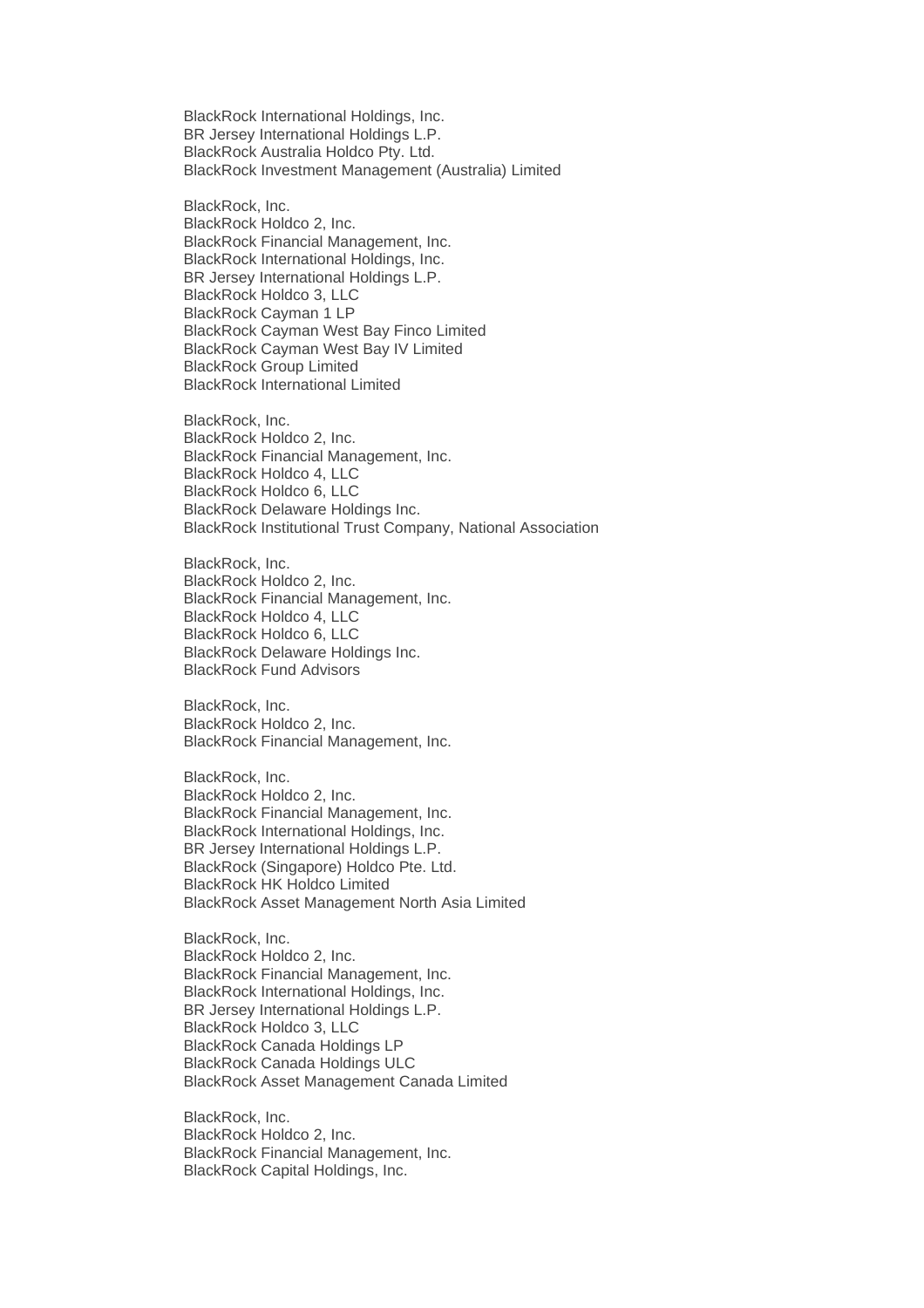BlackRock Advisors, LLC

BlackRock, Inc. BlackRock Holdco 2, Inc. BlackRock Financial Management, Inc. BlackRock International Holdings, Inc. BR Jersey International Holdings L.P. BlackRock Holdco 3, LLC BlackRock Cayman 1 LP BlackRock Cayman West Bay Finco Limited BlackRock Cayman West Bay IV Limited BlackRock Group Limited BlackRock Finance Europe Limited BlackRock Advisors (UK) Limited

BlackRock, Inc. BlackRock Holdco 2, Inc. BlackRock Financial Management, Inc. BlackRock International Holdings, Inc. BR Jersey International Holdings L.P. BlackRock Holdco 3, LLC BlackRock Cayman 1 LP BlackRock Cayman West Bay Finco Limited BlackRock Cayman West Bay IV Limited BlackRock Group Limited BlackRock Finance Europe Limited BlackRock (Netherlands) B.V.

#### • **Additional information**

The disclosure obligation arose due to total participation in Telenet for BlackRock, Inc. going above 3%.

The full text of these notifications are also available on our investor website: [https://investors.telenet.be.](https://investors.telenet.be/)

| Contacts |  |
|----------|--|
|----------|--|

| Investor Relations: | Rob Govens               | rob.govens@telenetgroup.be        | +32 15 333 054 |
|---------------------|--------------------------|-----------------------------------|----------------|
|                     | Bart Boone               | bart.boone@telenegroup.be         | +32 15 333 699 |
| Press & Media:      | <b>Stefan Coenjaerts</b> | stefan.coenjaerts@telenetgroup.be | +32 15 335 006 |
| Legal:              | Bart van Sprundel        | bart.van.sprundel@telenetgroup.be | +32 15 333 495 |

*About Telenet – As a provider of entertainment and telecommunication services in Belgium, Telenet Group is always looking for the perfect experience in the digital world for its customers. Under the brand name Telenet, the company focuses on offering digital television, high-speed Internet and fixed and mobile telephony services to residential customers in Flanders and Brussels. Under the brand name BASE, it supplies mobile telephony in Belgium. The Telenet Business department serves the business market in Belgium and Luxembourg with connectivity, hosting and security solutions. More than 3,000 employees have one aim in mind: making living and working easier and more pleasant. Telenet Group is part of Telenet Group Holding NV and is quoted on Euronext Brussel under ticker symbol TNET. For more information, visit [www.telenet.be.](https://www2.telenet.be/en/) Liberty Global - one of the world's leading converged video, broadband and communications companies, innovating and empowering people in six countries across Europe to make the most of the digital revolution – owns a direct stake of 57.9% in Telenet Group Holding SA/NV (excluding any treasury shares held by the latter from time to time).*

*Additional Information – Additional information on Telenet and its products can be obtained from the Company's website [http://www.telenet.be.](http://www.telenet.be/) Further information regarding the operating and financial*